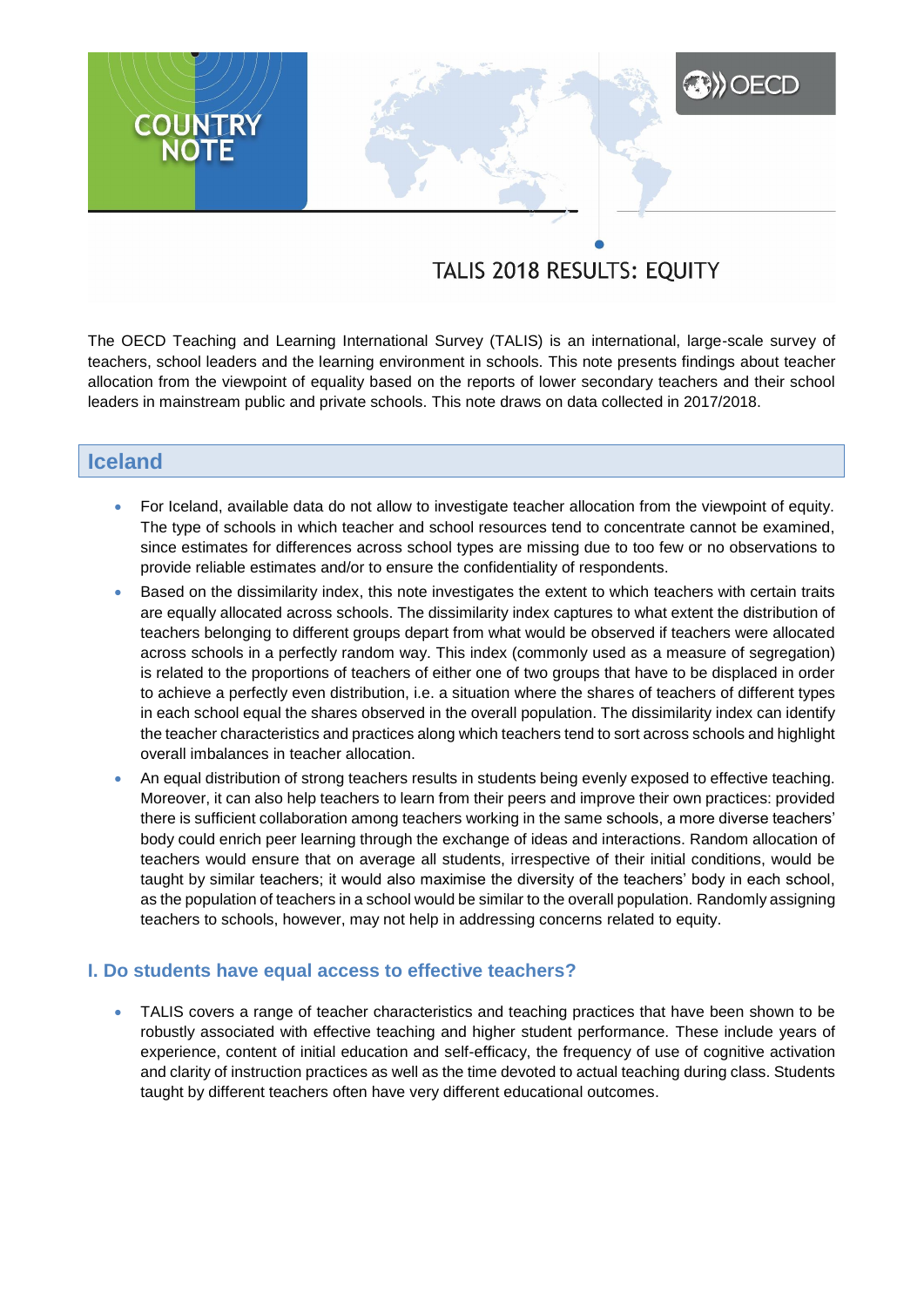## **Figure 1. Allocation of experienced and comprehensively trained teachers**



Results based on responses of lower secondary teachers

Notes: Only countries and territories with available data are shown. The dissimilarity index measures if the allocation of teachers with a given characteristic in a country's schools resembles the overall teacher population of the country and it ranges from 0 (i.e. the allocation of teachers in schools resembles perfectly the teacher population of the country) to 1 (i.e. teachers with a certain characteristic are concentrated in a single school). Source: OECD, TALIS 2018 Database, Tables 2.3 and 2.5.

- Past research has shown that experienced teachers are on average more effective than their less experienced colleagues in raising the performance of their students. In the TALIS 2018 cycle, 63% of teachers in Iceland had more than 10 years of teaching experience.
- According to system-level correlational analysis, countries and territories that are characterised by a more even distribution of experienced teachers across schools tend to have higher average scores in the PISA reading assessment (reading was the focus domain in PISA 2018). In Iceland, the dissimilarity index for experienced teachers is 0.29, which is not statistically different from the OECD average (0.32). This means that about three in ten experienced teachers would need to change schools (i.e. moving to schools with a lower share of experienced teachers) in order to ensure an equal presence of experienced teachers across schools. Importantly, an uneven allocation of teachers with certain characteristics does not necessarily mean that a school system is inequitable: allocating more experienced teachers to the schools that need them most can be a deliberate policy choice.
- TALIS asks teachers about the content of their initial education and training. In the TALIS 2018 cycle, 25% of teachers in Iceland reported to have received a comprehensive initial education, which includes subject content, pedagogy, classroom practices, cross-curricular skills, teaching in a mixed-ability setting and classroom management: this is lower than the OECD average (39%). On average across OECD countries/territories, initial training in cross-curricular skills, teaching in a mixed-ability setting and classroom management tend to be less prevalent than the other types of training.
- As shown by system-level correlational analysis, across countries and territories, the more even the distribution of teachers with comprehensive initial training across schools, the higher students' mean reading score in PISA. In Iceland, the dissimilarity index for comprehensively trained teachers is 0.36, which is not statistically different from the OECD average (0.26).
- Research highlights how self-efficacy is positively related to performance in a wide range of settings. Teachers and students are no exception. TALIS elicits teachers' self-efficacy beliefs by asking them to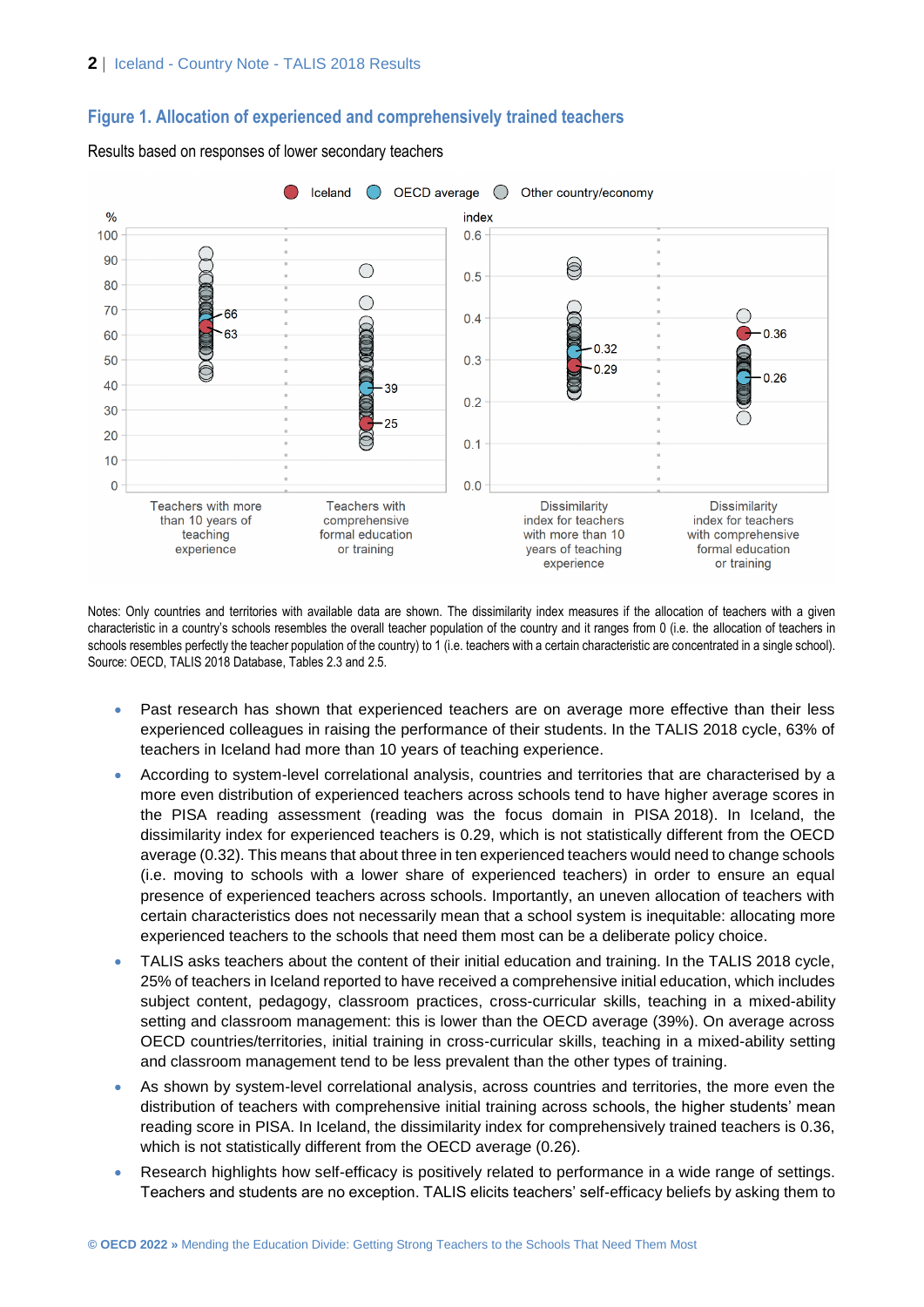assess their ability to perform well in a range of tasks related to classroom management, instruction, and students' engagement. In Iceland, the dissimilarity index for teachers with higher self-efficacy (defined as those in the top quarter of the national distribution of the self-efficacy scale) is 0.33, which is not statistically different from the OECD average (0.29).

## **Figure 2. Allocation of teachers who engage in effective teaching practices**



Results based on responses of lower secondary teachers

Notes: Only countries and territories with available data are shown. The dissimilarity index measures if the allocation of teachers with a given characteristic in a country's schools resembles the overall teacher population of the country and it ranges from 0 (i.e. the allocation of teachers in schools resembles perfectly the teacher population of the country) to 1 (i.e. teachers with a certain characteristic are concentrated in a single school). Source: OECD, TALIS 2018 Database, Tables 2.8, 2.10 and 2.12.

- Past research has highlighted a positive association between the share of class time teachers devote to teaching and student achievement. The ability of teachers to maximise instruction time is closely related to their ability to maintain order in the classroom. But of course students' attitudes and behaviour also matter as a factor influencing the proportion of time spent on teaching and learning, and are partly outside of teachers' control. TALIS measures the instruction time to which students are exposed by asking teachers how their working time is allocated between different tasks such as administrative tasks, keeping order and actual teaching in a regular weekly class.
- According to system-level correlational analysis, students' average performance in reading is lower in education systems where teachers who spend a larger share of class time on actual teaching are unevenly distributed across schools. In Iceland, the dissimilarity index for teachers who spend a larger share of class time on actual teaching (defined as those in the top quarter of the national distribution of the share of class time allocated to actual teaching) is 0.41, which is not statistically different from the OECD average (0.33).
- Cognitive activation consists of instructional activities that require students to evaluate, integrate and apply knowledge within the context of problem solving (e.g. presenting tasks for which there is no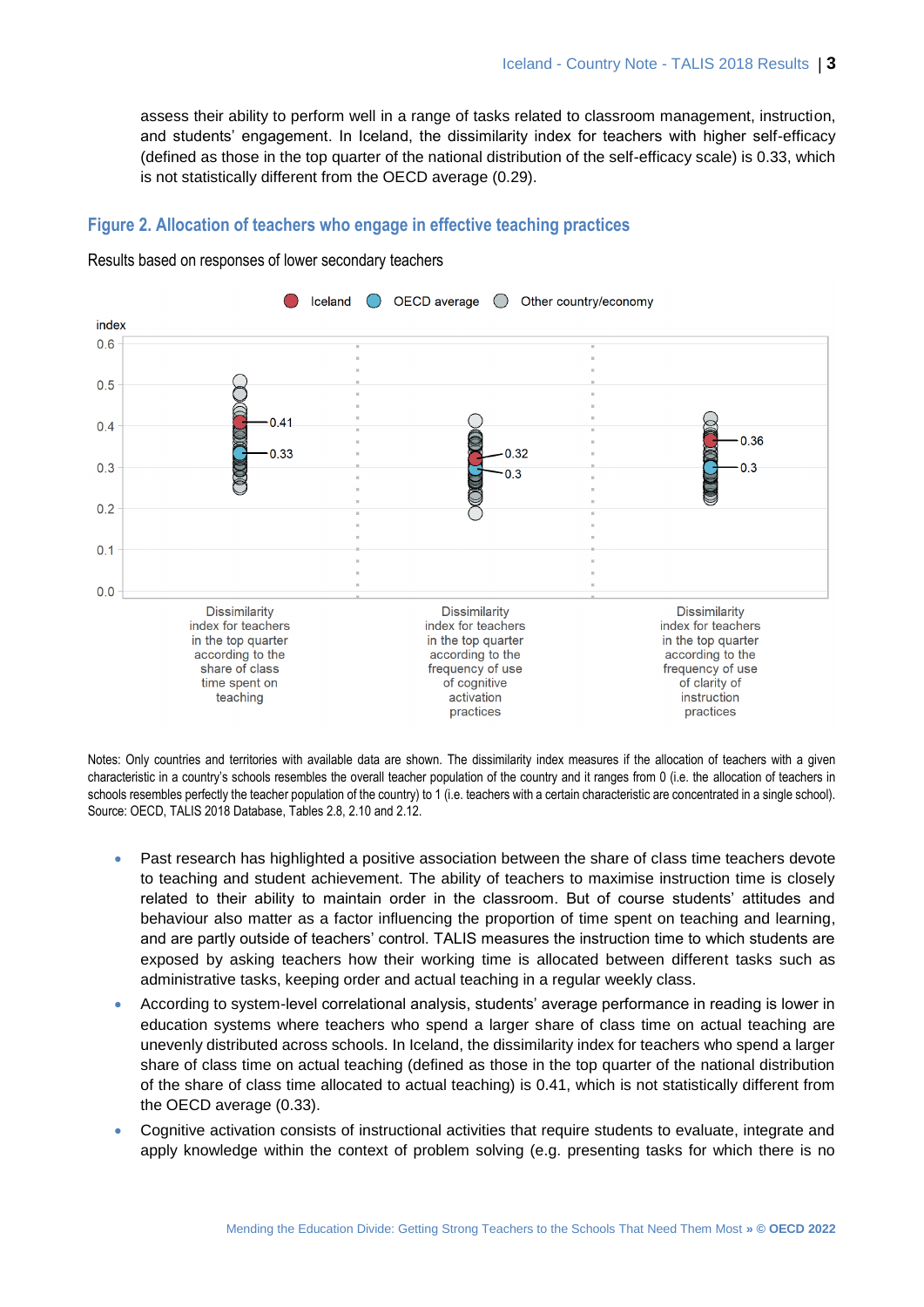obvious solution or which require students to think critically, and asking students to decide on their own procedures for solving complex tasks). Past research has shown that the use of cognitive activation is associated with higher student achievement. In Iceland, the dissimilarity index for teachers who rely on cognitive activation practices most often (defined as those who are in the top quarter of the national distribution in terms of the frequency of use of cognitive activation practices) is 0.32, which is not statistically different from the OECD average (0.3).

 Clarity of instruction is conceptualised in TALIS as the ability to set clear and comprehensive instruction and learning goals, to connect new and old topics, and to provide students with a summary at the end of the lesson. Past studies have shown how this practice is related to positive student outcomes, including learning motivation, achievement and satisfaction. In Iceland, the dissimilarity index for teachers who most often adopt clarity of instruction techniques (defined as those who are in the top quarter of the national distribution in terms of the frequency of use of clarity of instruction practices) is 0.36, which is not statistically different from the OECD average (0.3).

# **II. Do students have equal access to digital learning in school?**

• The use of digital technology for teaching and learning can help students acquire digital skills, socialemotional skills and more standard cognitive skills such as numeracy and literacy. While teachers' reliance on ICT has increased considerably in the wake of the COVID-19 pandemic, school closures have also highlighted the continued presence of digital divides. Available evidence shows that learning losses have been the most severe among marginalised students, who tend to have more limited access to digital learning resources. It is important to note, however, that the data presented in this note were collected in 2017/2018; that is before the outbreak of the COVID-19 pandemic.

# **Figure 3. Allocation of teachers with high self-efficacy in ICT and teachers who frequently teach using ICT**



Results based on responses of lower secondary teachers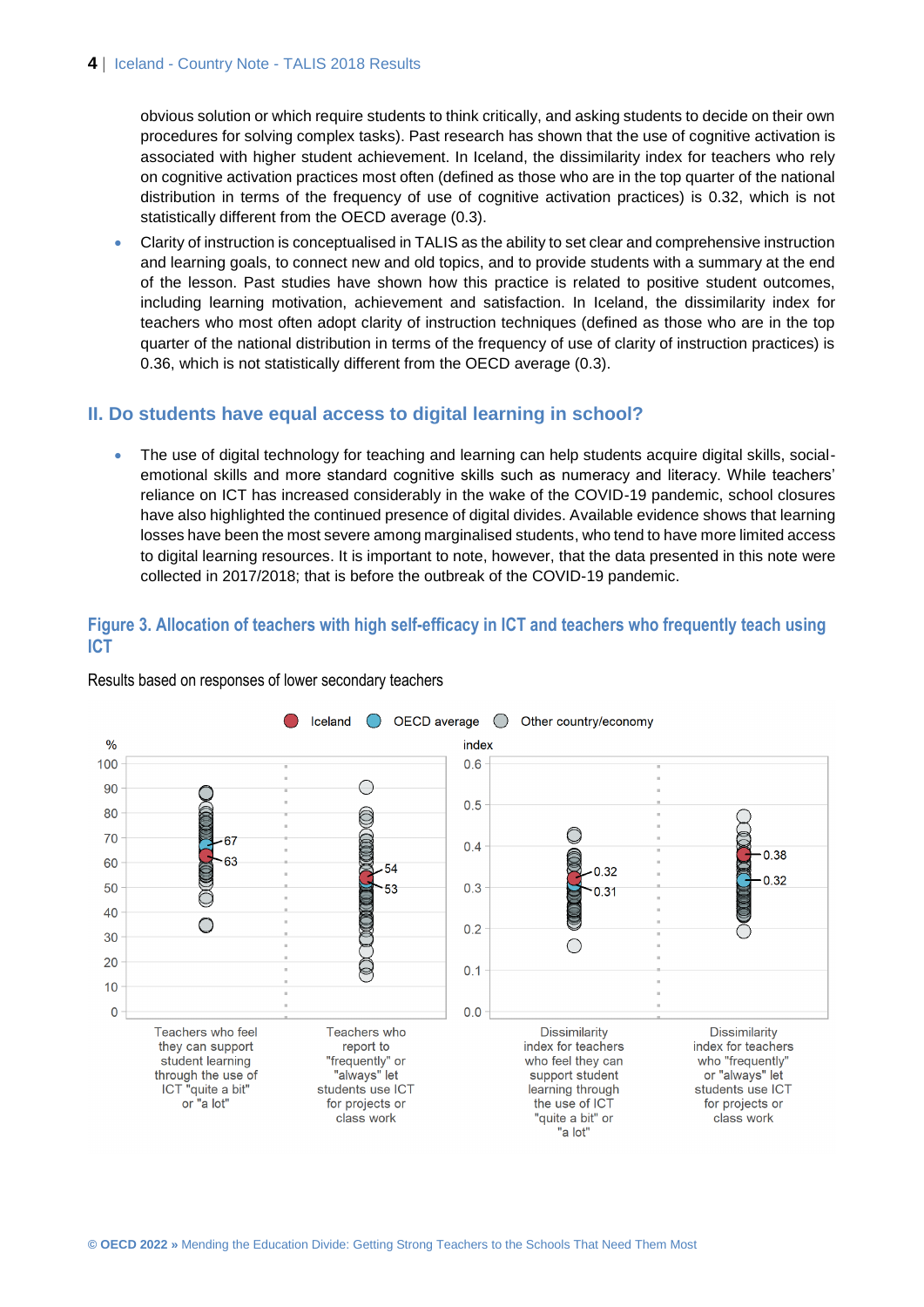Notes: Only countries and territories with available data are shown. The dissimilarity index measures if the allocation of teachers with a given characteristic in a country's schools resembles the overall teacher population of the country and it ranges from 0 (i.e. the allocation of teachers in schools resembles perfectly the teacher population of the country) to 1 (i.e. teachers with a certain characteristic are concentrated in a single school). Source: OECD, TALIS 2018 Database, Tables 3.12 and 3.15.

- Having access to technology does not improve student learning in itself. Effective integration of technology into teaching and learning requires teachers who are well trained and able to use digital tools for instruction. In the TALIS 2018 cycle, 63% of teachers in Iceland reported that they could support student learning through the use of digital technology "quite a bit" or "a lot", which is lower than the OECD average (67%).
- The dissimilarity index for these teachers is 0.32, which is not statistically different from the OECD average (0.31). This means that about one in three teachers with high self-efficacy in ICT use would need to change schools (i.e. moving to schools with a lower share of teachers with high self-efficacy in ICT) in order to ensure an equal presence of these teachers across schools. It is important to note, however, that self-efficacy is context-specific. Therefore, the same teacher may report a different level of self-efficacy in a different school environment.
- According to system-level correlational analysis, disadvantaged students tend to have just as much or more opportunity to learn digital literacy skills (such as detecting if the information read is subjective or biased) in education systems where teachers with high self-efficacy in ICT and teachers who regularly teach using ICT are more evenly distributed across schools.
- Past research has highlighted a positive relationship between teachers' perceived self-efficacy in ICT and their use of digital technology in the classroom. Although the literature also shows that ICT use at school does not automatically lead to better student outcomes – both too limited and overly excessive use of ICT can be associated with lower student achievement – teachers' and students' ability to make the most of ICT is reinforced by regular and judicious use of digital technology in the classroom. In the TALIS 2018 cycle, 54% of teachers in Iceland reported "frequently" or "always" letting students use ICT for projects or class work, which is not statistically different from the OECD average (53%). The dissimilarity index for these teachers is 0.38, which is not statistically different from the OECD average (0.32).

# **Key features of TALIS 2018**

TALIS uses questionnaires administered to teachers and their school principals to gather data. Its main goal is to generate internationally comparable information relevant to developing and implementing policies focused on school leaders, teachers and teaching, with an emphasis on those aspects that affect student learning. It gives a voice to teachers and school leaders, allowing them to provide input into educational policy analysis and development in key areas.

- The international target population for TALIS is composed of lower secondary teachers and their school leaders in mainstream public and private schools. TALIS 2018 offered three additional options: 15 countries and territories also surveyed teachers and school leaders in their primary schools (ISCED level 1), 11 countries and territories did so in their upper secondary schools (ISCED level 3) and 9 countries and territories conducted the survey in schools that participated in the 2018 OECD Programme for International Student Assessment (PISA).
- In each country/economy, a representative sample of 4 000 teachers and their school principals from 200 schools was randomly selected for the study. Across all survey components, approximately 260 000 teachers responded to the survey, representing more than 8 million teachers in the 48 participating countries and territories. In Iceland, 1 292 lower secondary teachers and 101 principals completed the TALIS questionnaires.
- Building on literature identifying the characteristics and practices of teaching that boost student achievement, the report *Mending the Education Divide: Getting Strong Teachers to the Schools That*